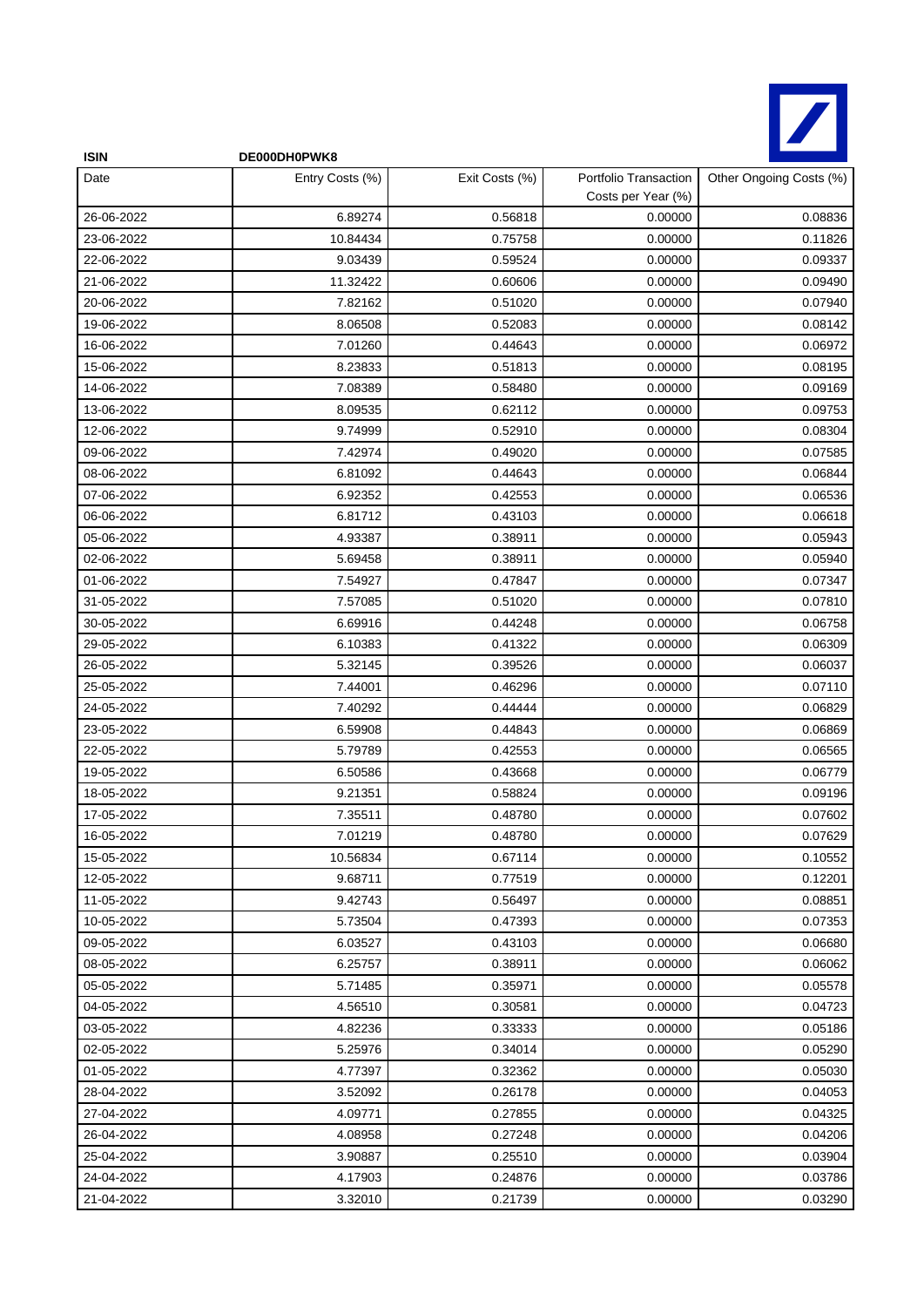| 20-04-2022 | 3.10707 | 0.19455 | 0.00000 | 0.02912 |
|------------|---------|---------|---------|---------|
| 19-04-2022 | 3.08577 | 0.19493 | 0.00000 | 0.02942 |
| 18-04-2022 | 2.47423 | 0.16807 | 0.00000 | 0.02544 |
| 13-04-2022 | 2.63016 | 0.17361 | 0.00000 | 0.02599 |
| 12-04-2022 | 2.56352 | 0.17668 | 0.00000 | 0.02664 |
| 11-04-2022 | 2.90024 | 0.19084 | 0.00000 | 0.02869 |
| 10-04-2022 | 3.07391 | 0.20080 | 0.00000 | 0.03005 |
| 07-04-2022 | 3.10807 | 0.20619 | 0.00000 | 0.03096 |
| 06-04-2022 | 3.34104 | 0.22321 | 0.00000 | 0.03347 |
| 05-04-2022 | 3.41118 | 0.22321 | 0.00000 | 0.03343 |
| 04-04-2022 | 3.14825 | 0.20921 | 0.00000 | 0.03109 |
| 03-04-2022 | 3.04708 | 0.20408 | 0.00000 | 0.03018 |
| 31-03-2022 | 3.24359 | 0.20833 | 0.00000 | 0.03071 |
| 30-03-2022 | 3.21237 | 0.20576 | 0.00000 | 0.03015 |
| 29-03-2022 | 3.17012 | 0.20534 | 0.00000 | 0.03010 |
| 28-03-2022 | 2.97597 | 0.20284 | 0.00000 | 0.03008 |
| 27-03-2022 | 3.01828 | 0.19194 | 0.00000 | 0.02848 |
| 25-03-2022 | 2.69336 | 0.17857 | 0.00000 | 0.02645 |
| 24-03-2022 | 2.87148 | 0.19380 | 0.00000 | 0.02874 |
| 23-03-2022 | 2.76057 | 0.19569 | 0.00000 | 0.02896 |
| 22-03-2022 | 3.05681 | 0.19380 | 0.00000 | 0.02872 |
| 21-03-2022 | 2.94196 | 0.19417 | 0.00000 | 0.02859 |
| 18-03-2022 | 2.82136 | 0.18868 | 0.00000 | 0.02777 |
| 17-03-2022 | 2.79845 | 0.18692 | 0.00000 | 0.02757 |
| 16-03-2022 | 3.22388 | 0.20325 | 0.00000 | 0.03015 |
| 15-03-2022 | 3.30797 | 0.20284 | 0.00000 | 0.03003 |
| 14-03-2022 | 2.81181 | 0.17921 | 0.00000 | 0.02662 |
| 11-03-2022 | 2.64001 | 0.16920 | 0.00000 | 0.02509 |
| 10-03-2022 | 2.85842 | 0.18215 | 0.00000 | 0.02685 |
| 09-03-2022 | 2.45045 | 0.16000 | 0.00000 | 0.02381 |
| 08-03-2022 | 2.28481 | 0.16077 | 0.00000 | 0.02407 |
| 07-03-2022 | 2.38643 | 0.16556 | 0.00000 | 0.02482 |
| 04-03-2022 | 2.88094 | 0.18832 | 0.00000 | 0.02781 |
| 03-03-2022 | 2.79577 | 0.18727 | 0.00000 | 0.02749 |
| 02-03-2022 | 2.89996 | 0.19157 | 0.00000 | 0.02816 |
| 01-03-2022 | 3.26139 | 0.21645 | 0.00000 | 0.03136 |
| 28-02-2022 | 3.29441 | 0.22371 | 0.00000 | 0.03256 |
| 25-02-2022 | 3.46424 | 0.22883 | 0.00000 | 0.03326 |
| 24-02-2022 | 2.56438 | 0.19493 | 0.00000 | 0.02819 |
| 23-02-2022 | 3.48083 | 0.23585 | 0.00000 | 0.03378 |
| 22-02-2022 | 3.36931 | 0.23810 | 0.00000 | 0.03415 |
| 21-02-2022 | 3.97219 | 0.25189 | 0.00000 | 0.03603 |
| 18-02-2022 | 3.64663 | 0.24510 | 0.00000 | 0.03503 |
| 17-02-2022 | 3.69843 | 0.25316 | 0.00000 | 0.03623 |
| 16-02-2022 | 3.84322 | 0.27174 | 0.00000 | 0.03879 |
| 15-02-2022 | 4.35535 | 0.27322 | 0.00000 | 0.03913 |
| 14-02-2022 | 3.57090 | 0.25510 | 0.00000 | 0.03661 |
| 11-02-2022 | 4.89664 | 0.30581 | 0.00000 | 0.04362 |
| 10-02-2022 | 4.21460 | 0.28571 | 0.00000 | 0.04055 |
| 09-02-2022 | 4.26216 | 0.29326 | 0.00000 | 0.04169 |
| 08-02-2022 | 4.81970 | 0.31949 | 0.00000 | 0.04548 |
| 07-02-2022 | 4.56183 | 0.33445 | 0.00000 | 0.04753 |
| 04-02-2022 | 5.01802 | 0.35587 | 0.00000 | 0.05040 |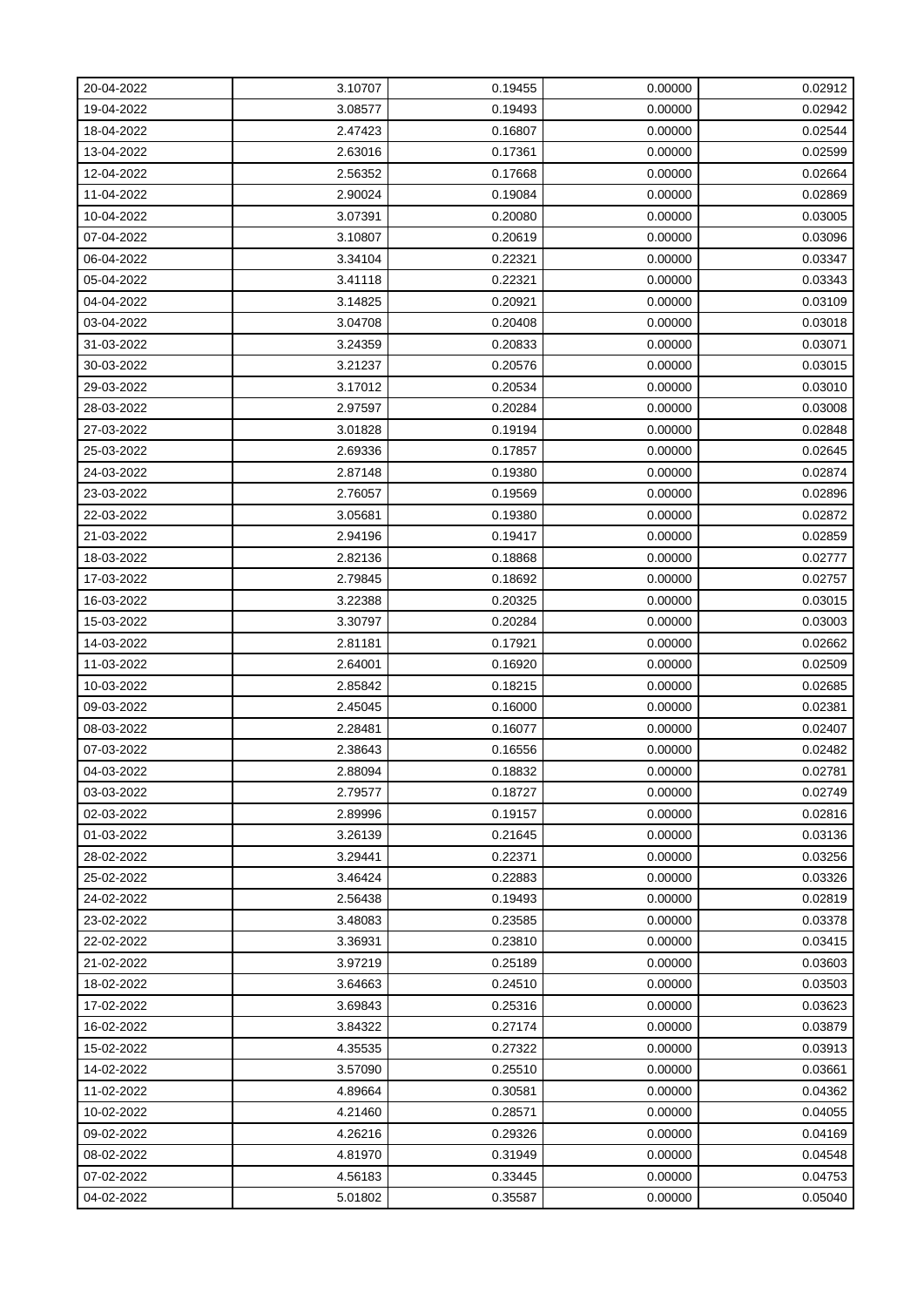| 03-02-2022 | 5.53863 | 0.34965 | 0.00000 | 0.05024 |
|------------|---------|---------|---------|---------|
| 02-02-2022 | 4.68023 | 0.32895 | 0.00000 | 0.04728 |
| 01-02-2022 | 4.50109 | 0.33113 | 0.00000 | 0.04770 |
| 31-01-2022 | 4.79213 | 0.34014 | 0.00000 | 0.04936 |
| 28-01-2022 | 5.12624 | 0.32573 | 0.00000 | 0.04747 |
| 27-01-2022 | 4.29875 | 0.28011 | 0.00000 | 0.04057 |
| 26-01-2022 | 3.67464 | 0.24450 | 0.00000 | 0.03513 |
| 25-01-2022 | 4.19913 | 0.25510 | 0.00000 | 0.03661 |
| 24-01-2022 | 3.56253 | 0.22831 | 0.00000 | 0.03269 |
| 21-01-2022 | 3.36708 | 0.22472 | 0.00000 | 0.03213 |
| 20-01-2022 | 3.44206 | 0.23419 | 0.00000 | 0.03344 |
| 19-01-2022 | 3.70706 | 0.25575 | 0.00000 | 0.03653 |
| 18-01-2022 | 4.89050 | 0.31056 | 0.00000 | 0.04418 |
| 17-01-2022 | 4.45413 | 0.29851 | 0.00000 | 0.04233 |
| 14-01-2022 | 4.24979 | 0.29499 | 0.00000 | 0.04167 |
| 13-01-2022 | 4.65027 | 0.29851 | 0.00000 | 0.04215 |
| 12-01-2022 | 5.35999 | 0.33445 | 0.00000 | 0.04763 |
| 11-01-2022 | 4.94988 | 0.33670 | 0.00000 | 0.04804 |
| 10-01-2022 | 5.44024 | 0.35842 | 0.00000 | 0.05118 |
| 07-01-2022 | 5.92595 | 0.38610 | 0.00000 | 0.05525 |
| 06-01-2022 | 6.86366 | 0.38610 | 0.00000 | 0.05530 |
| 05-01-2022 | 4.88382 | 0.30581 | 0.00000 | 0.04380 |
| 04-01-2022 | 4.99538 | 0.31546 | 0.00000 | 0.04519 |
| 03-01-2022 | 4.46976 | 0.28653 | 0.00000 | 0.04084 |
| 31-12-2021 | 5.04538 | 0.31250 | 0.00000 | 0.04466 |
| 30-12-2021 | 5.17839 | 0.32468 | 0.00000 | 0.04648 |
| 29-12-2021 | 4.05894 | 0.28902 | 0.00000 | 0.04145 |
| 28-12-2021 | 4.58697 | 0.29586 | 0.00000 | 0.04225 |
| 27-12-2021 | 5.24199 | 0.32787 | 0.00000 | 0.04690 |
| 23-12-2021 | 4.51685 | 0.31348 | 0.00000 | 0.04477 |
| 22-12-2021 | 5.17100 | 0.34014 | 0.00000 | 0.04875 |
| 21-12-2021 | 4.48872 | 0.33670 | 0.00000 | 0.04817 |
| 20-12-2021 | 5.48827 | 0.35842 | 0.00000 | 0.05144 |
| 17-12-2021 | 4.87801 | 0.33445 | 0.00000 | 0.04768 |
| 16-12-2021 | 5.67314 | 0.38462 | 0.00000 | 0.05493 |
| 15-12-2021 | 6.35961 | 0.42553 | 0.00000 | 0.06098 |
| 14-12-2021 | 5.53338 | 0.37175 | 0.00000 | 0.05321 |
| 13-12-2021 | 5.41638 | 0.37594 | 0.00000 | 0.05389 |
| 10-12-2021 | 6.62023 | 0.42017 | 0.00000 | 0.06014 |
| 09-12-2021 | 5.56235 | 0.36232 | 0.00000 | 0.05169 |
| 08-12-2021 | 5.15990 | 0.33784 | 0.00000 | 0.04834 |
| 07-12-2021 | 5.17718 | 0.35461 | 0.00000 | 0.05084 |
| 06-12-2021 | 5.64216 | 0.35336 | 0.00000 | 0.05052 |
| 03-12-2021 | 5.76326 | 0.36364 | 0.00000 | 0.05198 |
| 02-12-2021 | 5.44317 | 0.35714 | 0.00000 | 0.05094 |
| 01-12-2021 | 4.67195 | 0.31546 | 0.00000 | 0.04496 |
| 30-11-2021 | 4.87439 | 0.31056 | 0.00000 | 0.04412 |
| 29-11-2021 | 3.69524 | 0.26954 | 0.00000 | 0.03853 |
| 26-11-2021 | 4.08197 | 0.26455 | 0.00000 | 0.03786 |
| 25-11-2021 | 3.65229 | 0.25381 | 0.00000 | 0.03648 |
| 24-11-2021 | 3.90312 | 0.25253 | 0.00000 | 0.03625 |
| 23-11-2021 | 3.59486 | 0.23529 | 0.00000 | 0.03369 |
| 22-11-2021 | 2.76847 | 0.19920 | 0.00000 | 0.02848 |